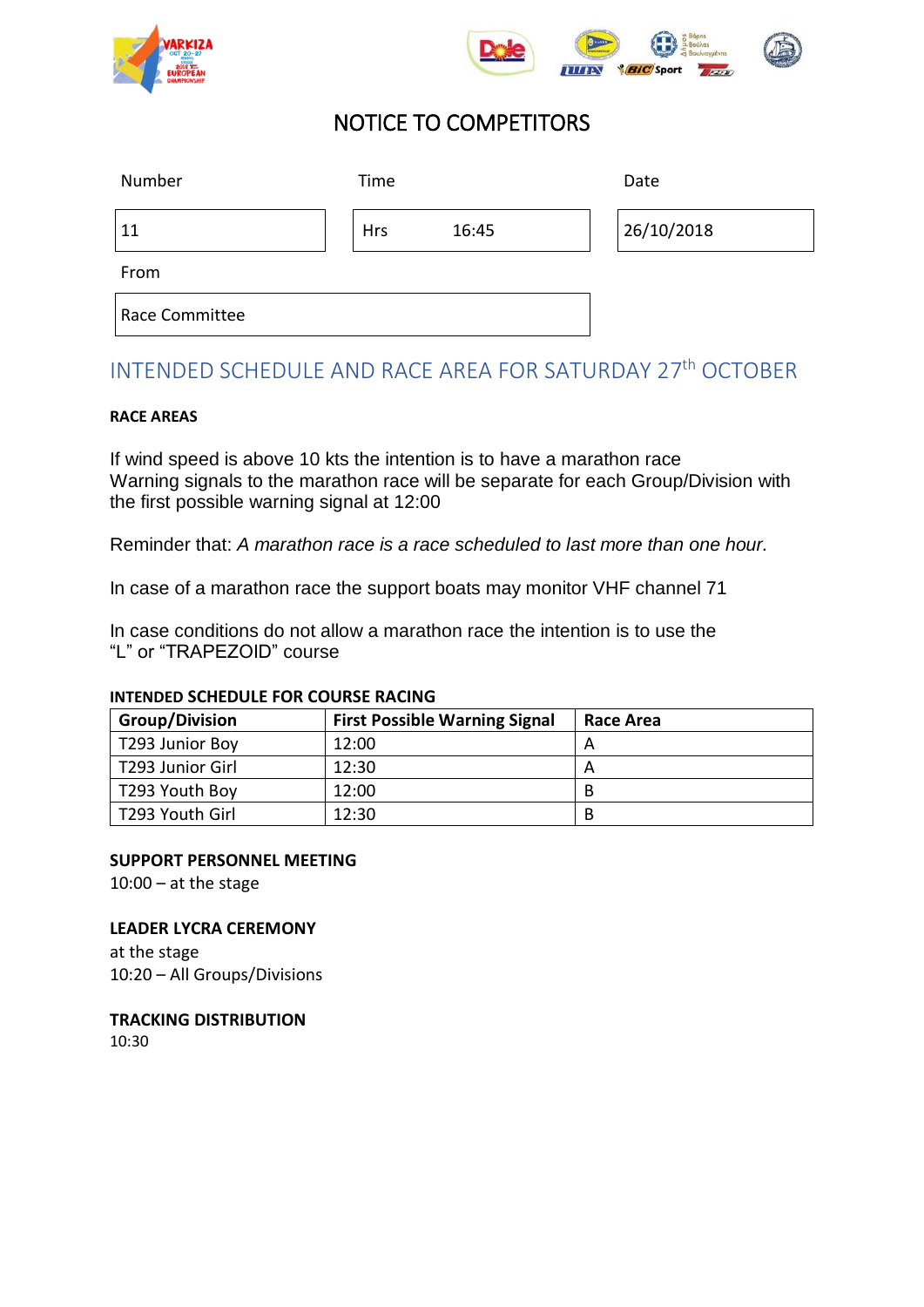



## AMENDMENT TO SAILING INSTRUCTIONS

### Add **13.7**

For marathon races, the starting line will be between staffs displaying orange flags on the starting marks.

### **16.1** Delete and replace with:

|                           | Time<br>Limit | Mark 1<br>Time Limit | Finish Window | Target Time |
|---------------------------|---------------|----------------------|---------------|-------------|
| M COURSE RACE             | 40            |                      | 20            | 20          |
| W/L TRAPEZOID COURSE RACE | 45            | 15                   | 20            | 25          |
| <b>MARATHON RACE</b>      | 90            |                      | 30            | 61          |

Appendix A Add: Marathon course 1